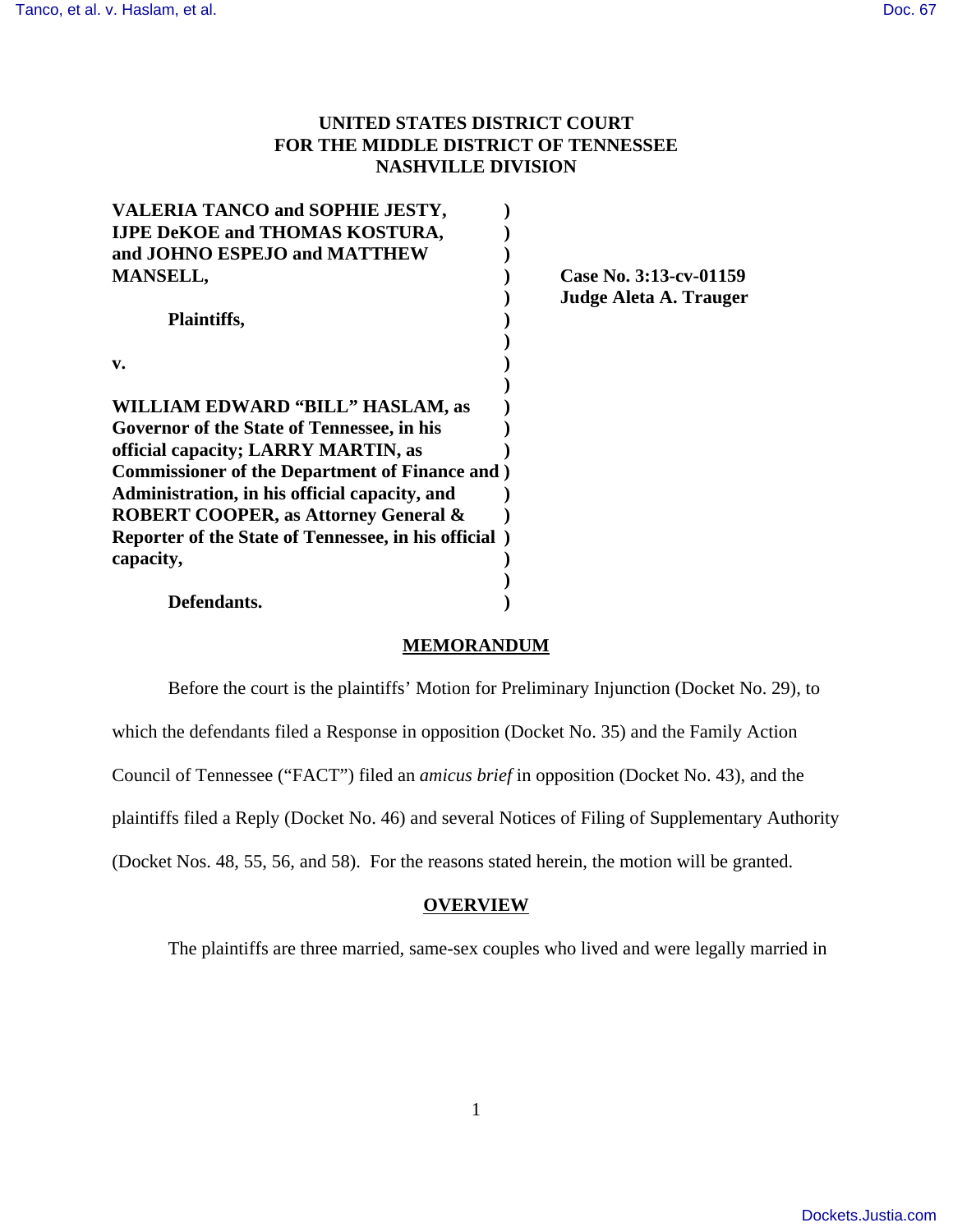other states before moving to Tennessee.<sup>1</sup> Tennessee does not recognize their marriages for one reason only: they do not reflect a union between "one man and one woman." *See* Tenn. Const. Art. XI, § 18; Tenn. Code Ann. § 36-3-113 (collectively, the "Anti-Recognition Laws").<sup>2</sup> The plaintiffs challenge the constitutionality of the Anti-Recognition Laws.<sup>3</sup> Pending a final decision on the merits of their claims, the plaintiffs seek a preliminary injunction that would prevent the defendants from enforcing the Anti-Recognition Laws against them.

At the outset, given the sensitivity of the issues presented, the court emphasizes the

narrowness of the decision it is issuing today.

First, the nature of a preliminary injunction remedy is just that – preliminary. It is not a final judgment on the merits of a case. Instead, it *preliminarily* enjoins a party (here, effectively, the State of Tennessee) from engaging in a particular action until the court can rule on the merits

<sup>2</sup>Tenn. Code Ann. § 36-3-113 provides that, among other things, "[i]f another state or foreign jurisdiction issues a license for persons to marry, which marriages are prohibited in this state, any such marriage shall be void and unenforceable in this state." *Id.* at 113(d). The statute further provides that "it is [] the public policy of this state that the historical institution and legal contract solemnizing the relationship of (1) man and one (1) woman shall be the only legally recognized marital contract in this state in order to provide the unique and exclusive rights and privileges to marriage." *Id.* at § 113(a). The Tennessee Constitution, which was amended in 2006 to incorporate the so-called "Tennessee Marriage Protection Amendment" following a popular referendum, contains essentially the same provisions.

<sup>3</sup>To the extent that the court references laws in other states that similarly discriminate against same-sex marriages consummated in another state that recognizes same-sex marriage, the court will refer to those laws without capitalization as "anti-recognition laws" for ease of reference.

<sup>&</sup>lt;sup>1</sup>This lawsuit was originally filed by four same-sex couples. On March 10, 2014, the parties stipulated to the dismissal of one of the couples (Kellie Miller and Vanessa DeVillez) and defendant Bill Gibbons, Commissioner of the Department of Safety and Homeland Security. (Docket No. 59.) The remaining plaintiffs are Valeria Tanco and Sophie Jesty, Ijpe DeKoe and Thomas Kostura, and Johno Espejo and Matthew Mansell. The remaining defendants are Governor Bill Haslam, Commissioner of the Department of Finance and Administration Larry Martin, and Attorney General Robert Cooper.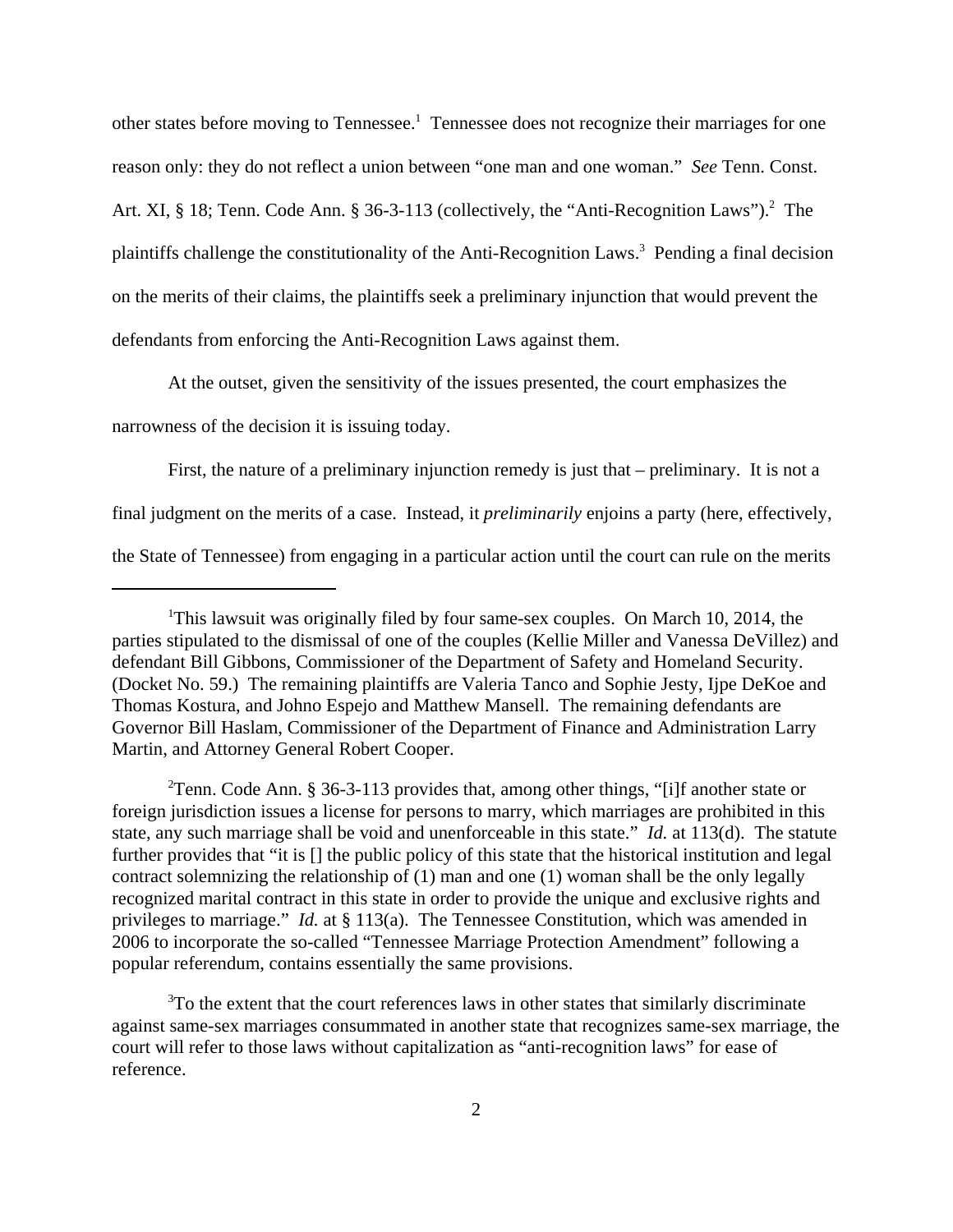of the plaintiffs' claims at a later stage, typically with the benefit of more evidence and legal authority. In making its decision, the court must decide, among other things, whether the plaintiffs are *likely* to prevail on the merits of their claims, not that they have prevailed or that they necessarily will prevail on their claims. In other words, the court's decision today simply reflects its best projection, based on the evidence and the existing state of the law, as to whether the plaintiffs are *likely* to win their case. Currently, all relevant federal authority indicates that the plaintiffs in this case are indeed likely to prevail on their claims that the Anti-Recognition Laws are unconstitutional. That said, by the time that this court is asked to render a final judgment, it may be that other federal courts will have reached a different interpretation that favors the defendants' position. By the same token, it may be that federal courts will continue uniformly to strike down anti-recognition laws, state same-sex marriage bans, and other laws that discriminate based on sexual orientation. The impact of future decisions, which are forthcoming as the result of continuing litigation in other federal trial and appellate courts across the country, will inevitably influence the ultimate disposition of this case.

Second, the plaintiffs have *not* directly challenged Tennessee's refusal to permit same-sex marriages from being consummated in Tennessee. Instead, the plaintiffs challenge only Tennessee's refusal to recognize marriages legally consummated by same-sex couples in other states, such as a same-sex couple that weds in New York (a state that permits same-sex marriage) before moving to Tennessee.

Third, even with respect to the Anti-Recognition Laws, the plaintiffs seek temporary relief *only as to the six specific plaintiffs (three couples) remaining in this lawsuit*. They do not seek class relief in their Complaint or in their request for a preliminary injunction.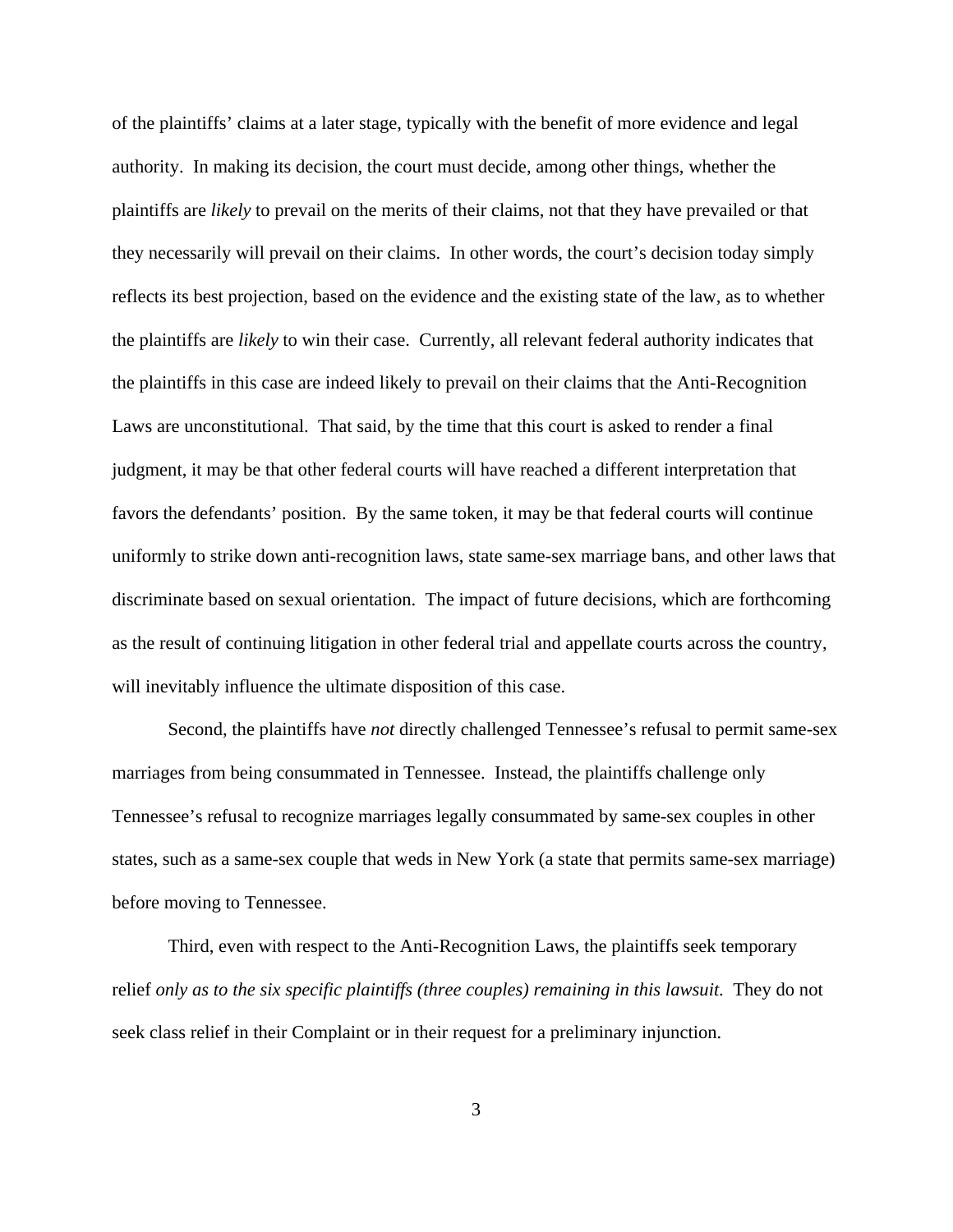As explained in this opinion, the plaintiffs have persuaded the court to enjoin enforcement of the Anti-Recognition Laws against them, pending a final decision on the merits. The court's order only means that, at least for the time being, Tennessee will not be able to enforce the Anti-Recognition Laws against six people (three same-sex couples) until the court renders a final judgment in the case. Thus, even after today, Tennessee's ban on the consummation of same-sex marriages within Tennessee remains in place, and Tennessee may continue to refuse to recognize same-sex marriages consummated in other states, *except* as to the six plaintiffs in this case. The court's opinion should not be construed in any other way.<sup>4</sup>

### **THE PLAINTIFFS**

The plaintiffs in this case have filed unrebutted affidavits that describe their personal backgrounds, how they met their respective spouses, when and why they moved to Tennessee, and the harm that they have suffered, or may suffer, from Tennessee's enforcement of the Anti-Recognition Laws. The court will summarize the circumstances of each couple briefly.

## **I. Dr. Valeria Tanco and Dr. Sophia Jesty**

<sup>4</sup> In *De Leon v. Perry*, – F. Supp. 2d —, 2014 WL 715741 (W.D. Tex. Feb. 26, 2014), the parties disputed whether the district's injunction against enforcement of a similar Texas antirecognition law applied only to the plaintiffs in that case, as opposed to all similarly situated plaintiffs statewide. In a footnote, the court found that its preliminary injunction would apply statewide. *Id.* at \*27 n.7. Here, the plaintiffs have not argued that their injunction should or would apply statewide; to the contrary, they have argued that the narrowness of the requested injunction justifies its issuance (*see* Docket No. 30 at p. 39 ("Any administrative burden on the State from recognizing Plaintiffs' four additional valid marriages would be negligible.")), and their request for relief is limited to the plaintiffs in this case (*see id.* at p. 40 ("Plaintiffs respectfully request that the Court issue a preliminary injunction barring Defendants and those under their supervision from enforcing the Anti-Recognition Laws *against the four plaintiff couples in this case* while this action is pending.") (emphasis added)). Because the plaintiffs have limited their request for preliminary injunctive relief in this fashion, the court expresses no opinion concerning the potential application of its ruling statewide, if these or any other potential plaintiffs were to request broader relief in the future.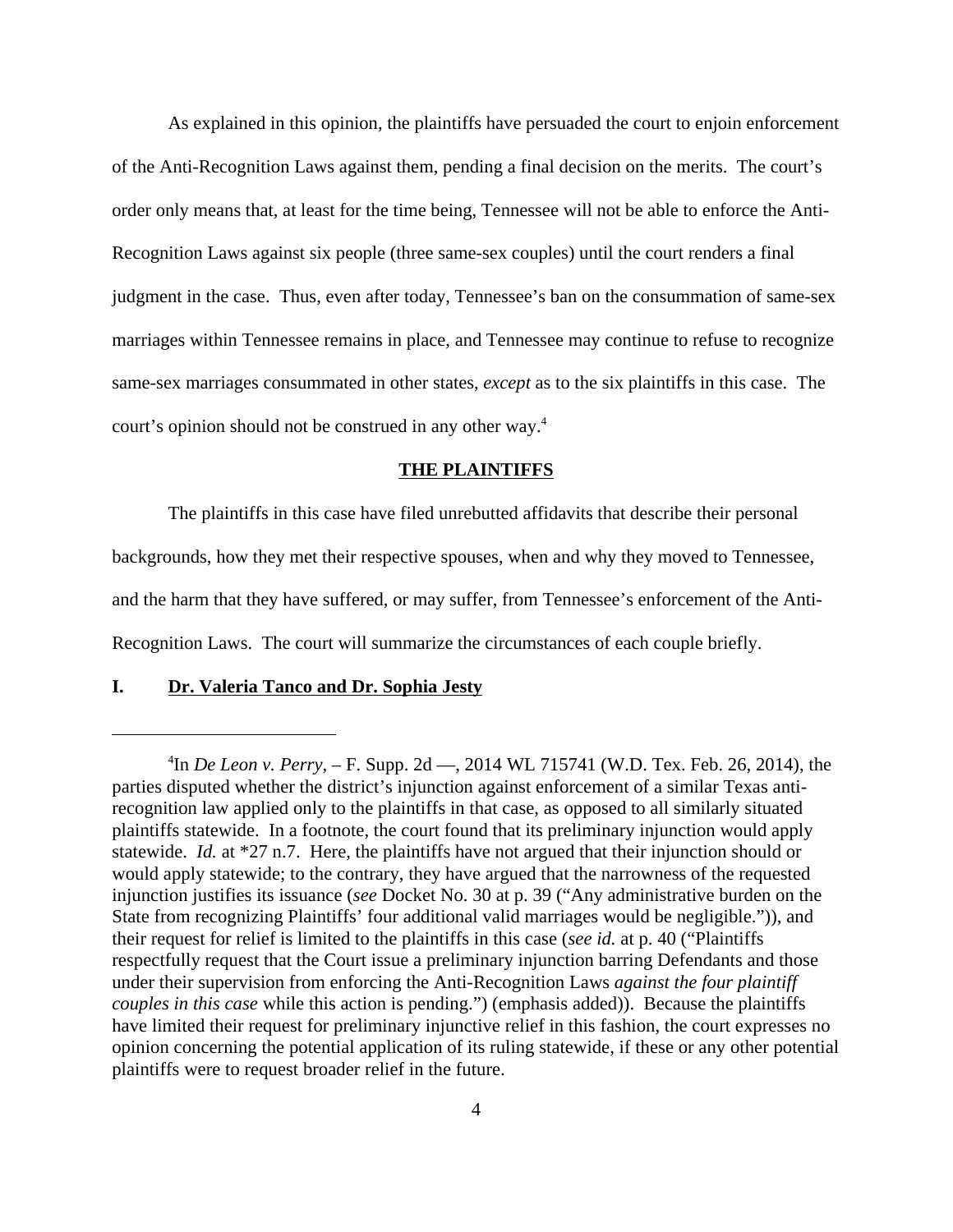Valeria Tanco and Sophia Jesty are both professors at the University of Tennessee College of Veterinary Medicine. They met in 2009 at the College of Veterinary Medicine at Cornell University in Ithaca, New York, fell in love in 2010, and legally married each other in New York on September 9, 2011. After spending a year living apart, they sought to find work as professors in the same geographic area. When the University of Tennessee's College of Veterinary Medicine offered positions to both of them, they accepted the offers and began residing together in Knoxville, Tennessee.

In addition to certain alleged injuries common to all plaintiffs, Dr. Tanco and Dr. Jesty have several special concerns. First, they purchased a house together, but, because Tennessee law may treat them as strangers rather than as a married couple, they are not assured of the same property protections in their home as a heterosexual married couple. Second, the University of Tennessee health insurance system will not permit them to combine their respective individual health insurance plans into a family plan, because UT's insurance plan incorporates the Anti-Recognition Laws. Third, in the summer of 2013, Dr. Tanco became pregnant through artificial insemination, and her due date is March 21,  $2014<sup>5</sup>$  Under the existing state of the law in Tennessee, upon the birth of their child, Dr. Jesty will not be recognized as the child's parent, and many of the legal rights that would otherwise attach to the birth of a child (artificially inseminated or otherwise) will not apply to Dr. Jesty or to the child. These include the child's right to Social Security benefits as a surviving child if Dr. Jesty should die, the right for Dr. Jesty to visit her child at a hospital if Dr. Tanco is unable to give consent to her presence at the time the

<sup>&</sup>lt;sup>5</sup>In support of the plaintiffs' Motion to Ascertain Status (Docket No. 61), the plaintiffs filed a supplemental Declaration of Valeria Tanco (Docket No. 62), which, among other things, stated Dr. Tanco's due date.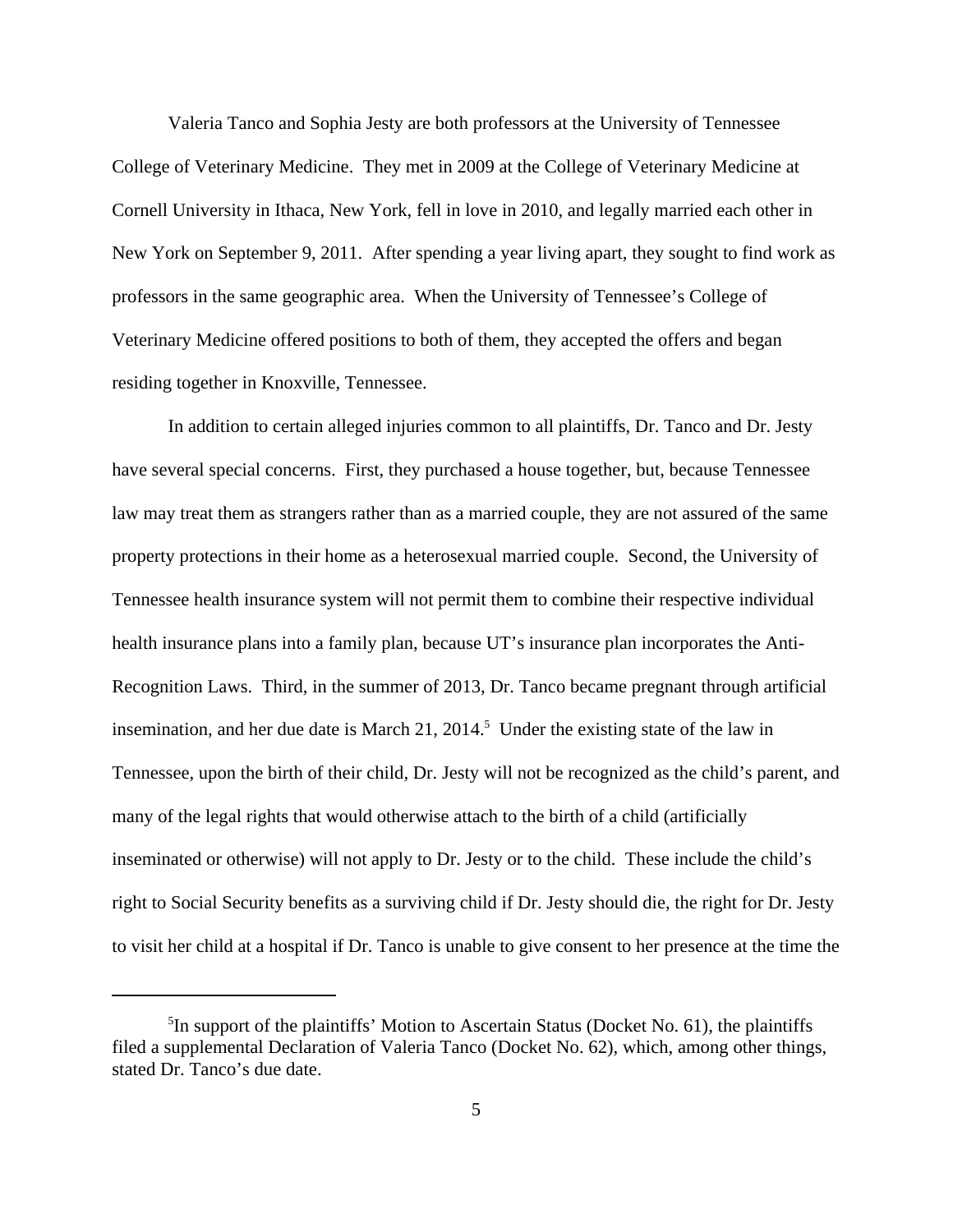baby is born, and the right of Dr. Jesty to make medical decisions regarding the medical care provided to their baby in the event that Dr. Tanco is unable to make those decisions. Fourth, and finally, they are concerned about the environment in which their child will be raised, fearing that Tennessee's refusal to recognize her parents' marriage will stigmatize her, cause her to believe that she and her family are entitled to less dignity than her peers and their families, and give her the impression that her parents' love and their family unit is somehow less stable.

### **II. Sergeant Ijpe DeKoe & Mr. Thomas Kostura**

Ijpe DeKoe is a Sergeant First Class in the United States Army Reserves. He resides and is stationed in Memphis, Tennessee. Thomas Kostura is a graduate student at the Memphis College of Fine Arts. In March 2011, Sgt. DeKoe began dating Mr. Kostura, who was a New York resident at the time. They fell in love that year. At some point before August 2011, Sgt. DeKoe was transferred to Fort Dix in New Jersey in preparation for deployment to Afghanistan. On August 4, 2011, before Sgt. DeKoe was deployed, he and Mr. Kostura legally married in New York. In May 2012, after Sgt. DeKoe returned from his deployment to Afghanistan, he and Mr. Kostura moved to Memphis, where was DeKoe was again stationed.

On September 3, 2013, the United States Department of Defense began recognizing Sgt. DeKoe and Mr. Kostura's marriage. Although the military recognizes Sgt. DeKoe's marriage to Mr. Kostura, Tennessee does not. Sgt. DeKoe avers that, "[a]s someone who has dedicated my career and risked my life to protect American values of freedom, liberty, and equality, it is particularly painful to return home after serving in Afghanistan only to have my citizenship diminished by Tennessee's refusal to recognize our marriage."

### **III. Johno Espejo & Matthew Mansell**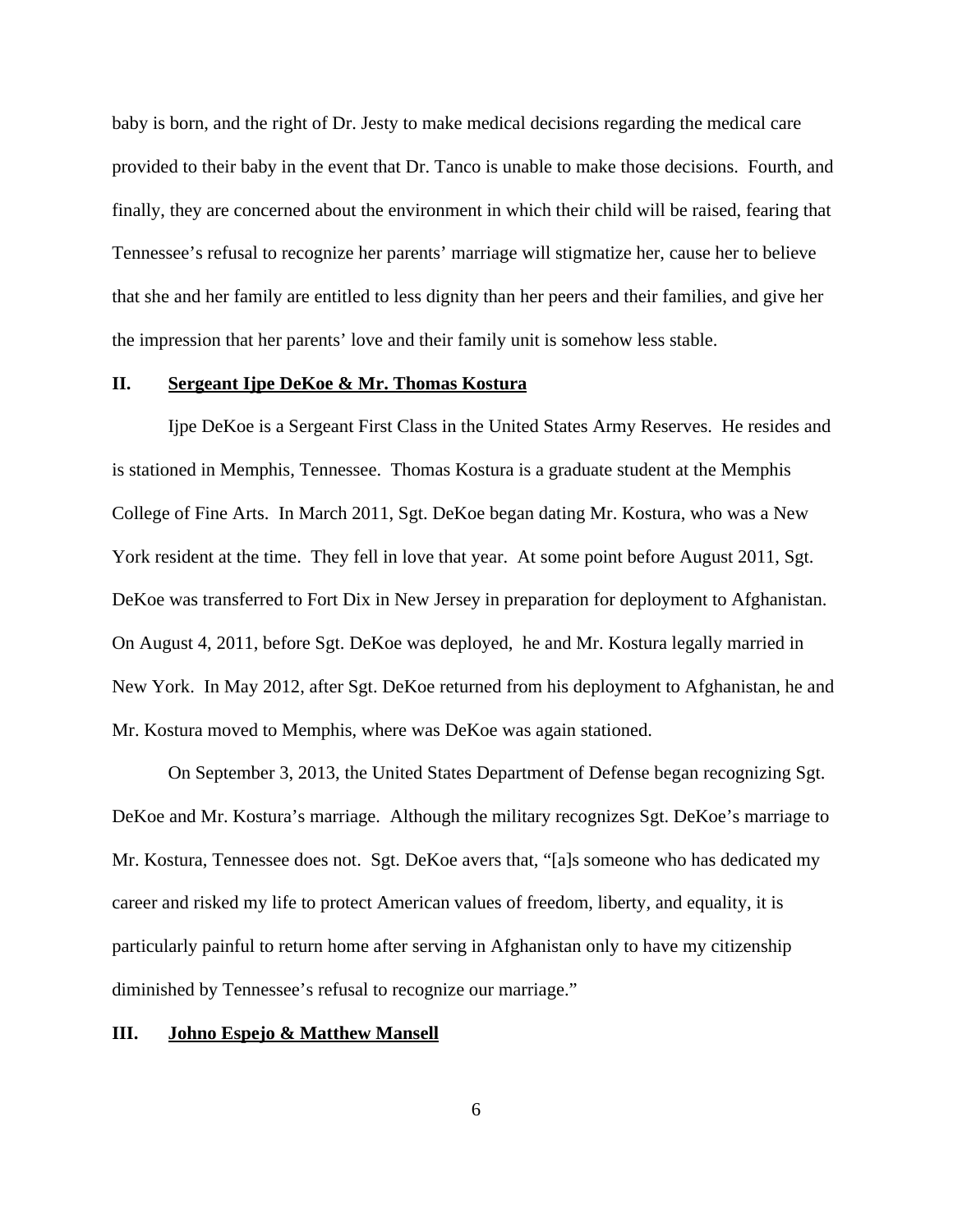Johno Espejo met Matthew Mansell in approximately 1995 in San Francisco, California. They began dating and have been in a committed relationship since that time. While living in Alameda, California, they decided to start a family together by adopting children from the Alameda foster care system. In December 2007, the foster agency placed a thirteen-month old boy in their home. Approximately five months later, in 2008, the agency placed a newborn girl in their home. On August 5, 2008, Mr. Espejo and Mr. Mansell legally married each other in California. On September 25, 2009, Mr. Espejo and Mr. Mansell legally adopted the two foster children. Mr. Espejo gave up his job as a forklift driver to be a stay-at-home parent for their children.

Approximately four years ago, Mr. Mansell began working at a large international law firm in San Francisco, California, conducting conflict-of-interest checks. In 2012, the law firm announced that it would be centralizing and relocating its administrative services, including Mr. Mansell's department, to a new office located in Nashville, Tennessee. In May 2012, Mr. Espejo and Mr. Mansell moved to Franklin, Tennessee, so that Mansell could continue working for the law firm. Mr. Espejo took a part-time job at his local YMCA, which allowed him to balance his duties as a stay-at-home parent with his job.

Similar to the fears that Dr. Tanco and Dr. Jesty harbor for the child they are expecting, Mr. Espejo and Mr. Mansell are concerned about the impact of Tennessee's Anti-Recognition laws on their children.

# **IV. Common Statements**

The plaintiffs' declarations contain statements about their experiences, hopes, and fears. Each couple married for several reasons, including their commitment to love and support one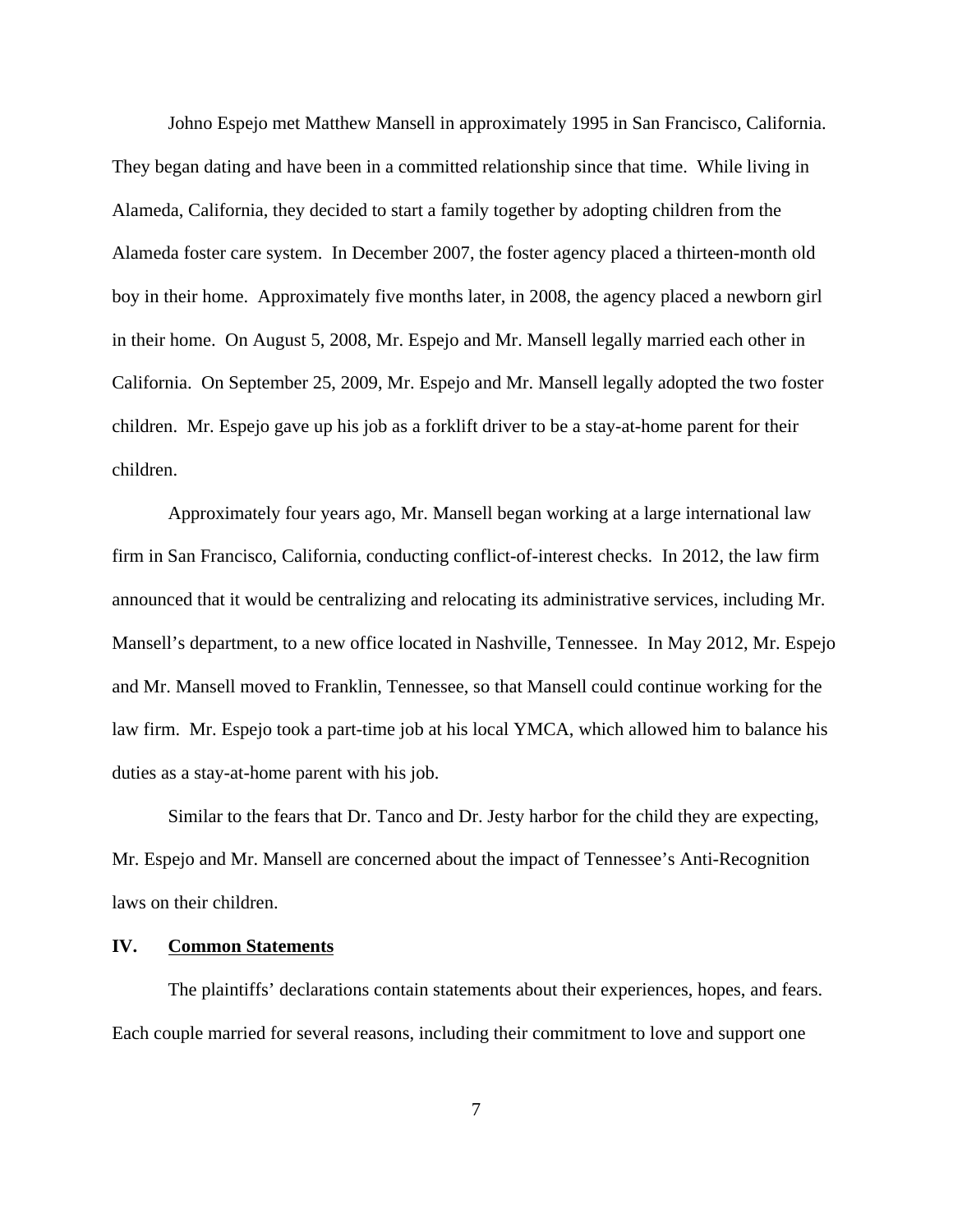another, to demonstrate their mutual commitment to their family, friends, and colleagues, and to show others that they should be treated as a family. They also married to make a legally binding mutual commitment, to join their resources together in a legal unit, and to be treated by others as a legal family unit, rather than as legally unrelated individuals. Finally, each couple married so that they could access the legal responsibilities of marriage to protect themselves and their families, just as heterosexual couples do.

The plaintiffs agree that they have been warmly welcomed by many Tennesseans, including their neighbors and colleagues. However, each couple is aware that Tennessee does not afford them the same rights as opposite-sex married couples and that the state government does not treat their relationship with the same dignity and respect as opposite-sex married couples. Because Tennessee law does not extend them certain rights of marriage, including certain protections in times of crisis, emergency, or death, they are denied the security and peace of mind that those protections provide to other families. Although they acknowledge that they can take additional steps to reduce some of these uncertainties – such as executing powers of attorney, wills, and other probate documents – they aver that these steps would be costly and time-consuming, that opposite-sex married couples would not need to take these measures, and that they would result in only minimal legal protections relative to the full panoply of rights that otherwise attach to state-sanctioned marriage.

The couples have also described how Tennessee's refusal to recognize their marriages causes them dignitary and reputational harm. When they interact with Tennessee officials or fill out official forms to identify themselves as married, they brace themselves for degrading experiences that often occur because of Tennessee's refusal to recognize their marriages. They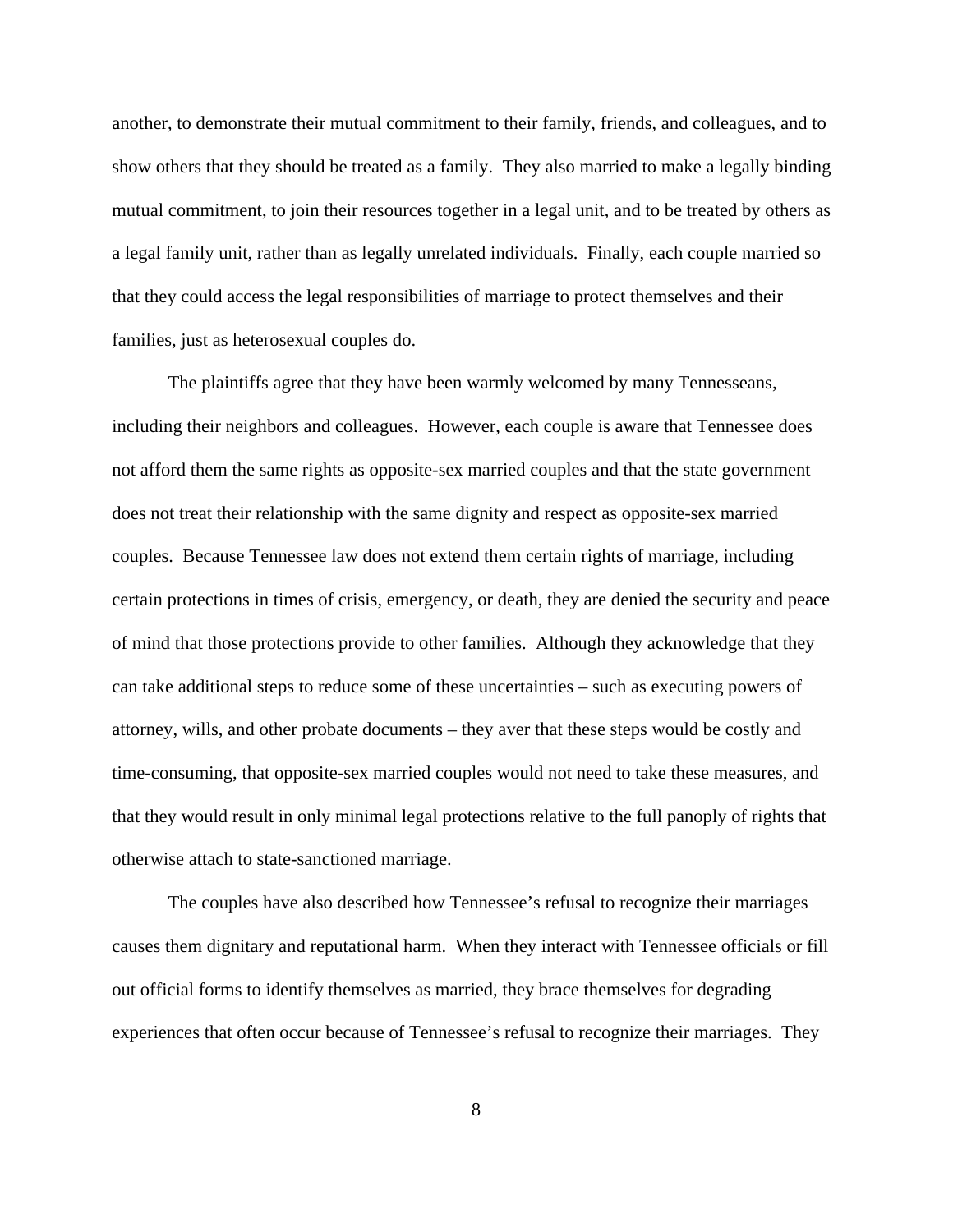regard these experiences as insulting to their personal dignity, insulting to their family's dignity,

and demeaning to their relationships.

The plaintiffs also state that, by treating their marriages as if they did not exist, the state of Tennessee encourages private citizens to deny their marriages and exposes them to discrimination in their daily lives.

Finally, the plaintiffs aver as follows:

Every day that Tennessee refuses to respect our marriage is a day that our family must suffer the indignity, stress, and stigma of not knowing whether or when our marriage will be recognized. Unlike opposite-sex couples who have the security of knowing that their marriage will be universally respected by the state and by private actors, Tennessee's constitutional and statutory denial of recognition to our marriage means that whatever recognition our marriage may receive is only by the forbearance and good graces of private actors.

# **V. This Lawsuit and the Preliminary Injunction Motion**

On October 23, 2013, the plaintiffs filed this lawsuit, which challenges the

constitutionality of the Anti-Recognition Laws.

On November 29, 2013, the plaintiffs moved to enjoin enforcement of the Anti-

Recognition Laws against them, arguing that the Anti-Recognition Laws violate their rights under the United States Constitution to due process, interstate travel, and equal protection.<sup>6</sup> The government opposes the motion, contending that the claims are untimely, that the plaintiffs are not likely to succeed on the merits of their claims, that the plaintiffs will suffer no irreparable harm in the absence of a preliminary injunction, that the balance of harms favors the government,

<sup>&</sup>lt;sup>6</sup>In support of their motion, the plaintiffs filed a Memorandum of Law (Docket No. 30), an Appendix of cases (Docket No. 31), and a Notice containing separate declarations from each plaintiff (Docket No. 32).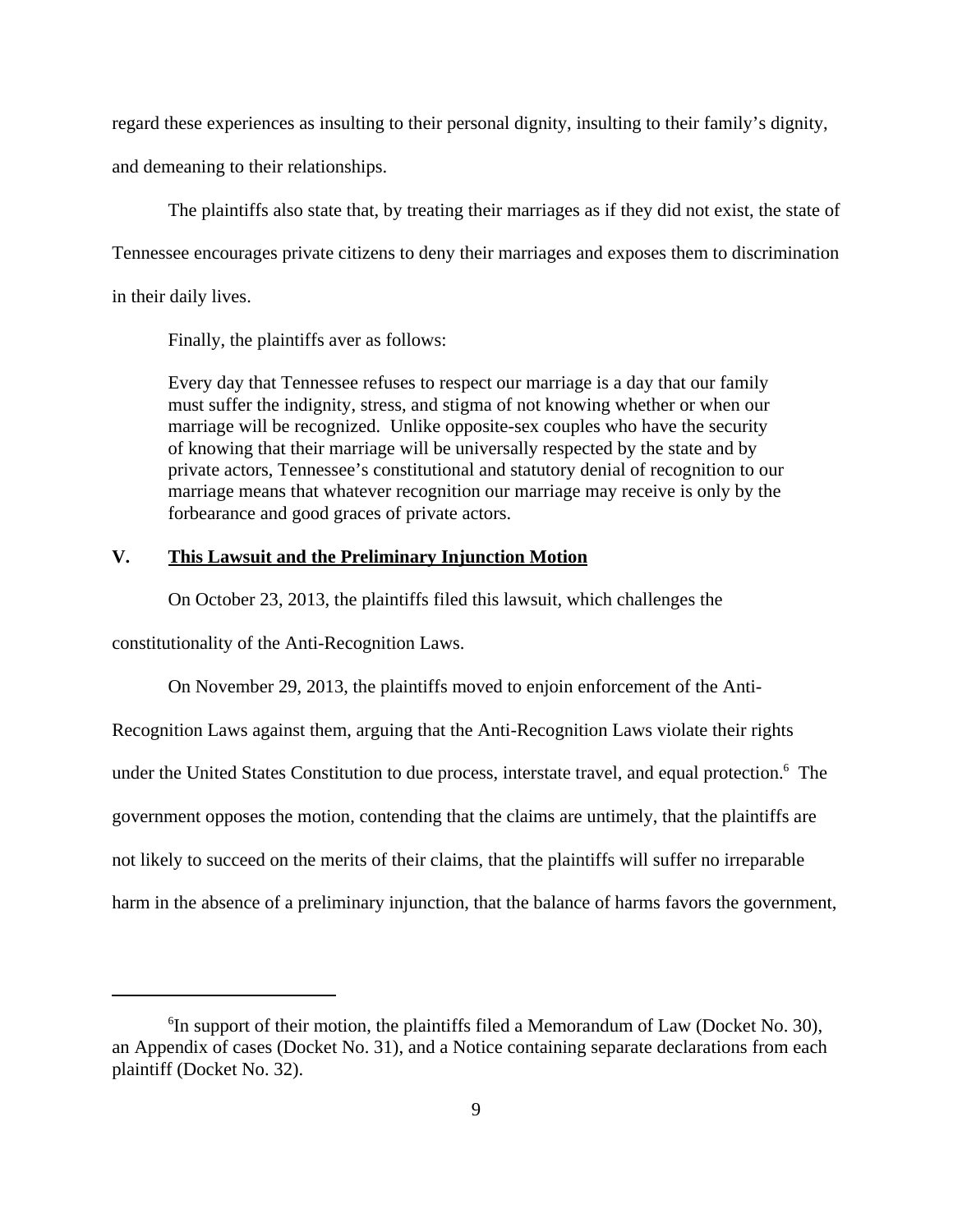and that the public interest would be best served by denying the motion.<sup>7</sup>

# **PRELIMINARY INJUNCTION STANDARD**

Under Fed. R. Civ. P. 65, the court may issue a preliminary injunction under appropriate circumstances. In assessing whether an injunction is appropriate, the court applies the following standard:

A plaintiff seeking a preliminary injunction must establish that he is likely to succeed on the merits, that he is likely to suffer irreparable harm in the absence of preliminary relief, that the balance of the equities tips in his favor, and that an injunction is in the public interest.

*Obama for Am. v. Husted*, 697 F.3d 423, 428 (6th Cir. 2012) (citing *Winter v. Natural Res. Def.*

*Council, Inc.*, 555 U.S. 7, 20 (2008)). "These four considerations are 'factors to be balanced and

not prerequisites that must be satisfied.'" *Nat'l Viatical, Inc. v. Universal Settlements Int'l, Inc.*,

716 F.3d 952 (6th Cir. 2013) (citing *Am. Imaging Servs., Inc. v. Eagle-Picher Indus., Inc.*., 963

F.2d 855, 859 (6th Cir. 1992)); *Performance Unlimited v. Questar Pubs., Inc.*, 52 F.3d 1373,

1381 (6th Cir. 1993).

#### **ANALYSIS**

# **I. Likelihood of Success on the Merits**

### **A. Statute of Limitations**

The parties agree that Tennessee's one-year statute of limitations governs the plaintiffs'

claims. *See* Tenn. Code Ann. § 28-3-104(a)(3); *Hughes v. Vanderbilt Univ.*, 215 F.3d 543, 547

<sup>&</sup>lt;sup>7</sup>In support of their brief in opposition, the defendants filed an Appendix of legal authority (Docket No. 36) and a Notice containing the Declaration of Mark Goins, State Coordinator of Elections (Docket No. 37, Attachment No. 1), and the Affidavit of Connie Walden (*id.*, Attachment No. 2). FACT filed an *amicus* brief in support of the defendants' position. (Docket No. 43.)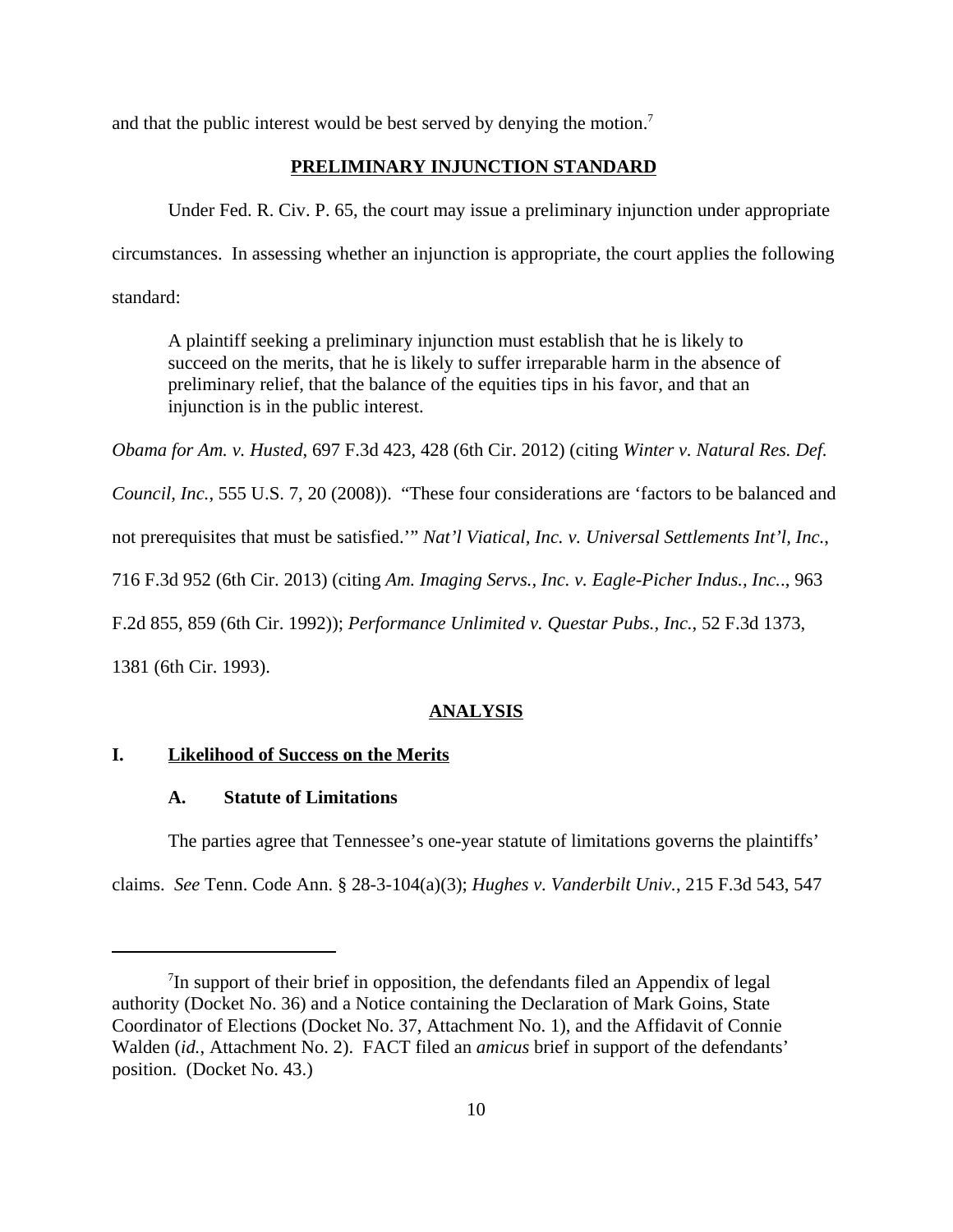(6th Cir. 2000). The defendants argue that the one-year statute of limitations bars the plaintiffs' claims.

The "continued enforcement of an unconstitutional statute cannot be insulated by the statute of limitations." *Kuhnle Bros., Inc. v. Cnty. of Geauga*, 103 F.3d 516, 522 (6th Cir. 1997). "A law that works an ongoing violation of constitutional rights does not become immunized from legal challenge for all time merely because no one challenges it within" the applicable state statute of limitations. *Id.* Where, as here, a law impinges each day on a plaintiff's constitutional rights, a new limitations period begins to run "each day as to that day's damage." *Id.* Here, the plaintiffs have each alleged various ongoing harms resulting from Tennessee's refusal to recognize their marriages, including dignitary harms and reputational harms, as well as daily concerns related to parentage, medical care, insurance, property ownership, and the like. These injuries occurred within a year of filing suit and, for the reasons explained in the next section, likely reflect ongoing deprivations of their constitutional rights. Therefore, the court finds that the statute of limitations does not bar the plaintiffs' claims.

# **B. Alleged Deprivation of Constitutional Rights**

The parties vigorously dispute whether Tennessee's Anti-Recognition Laws violate the plaintiffs' constitutional rights. The plaintiffs, the defendants, and FACT (as *amicus curiae*) have thoroughly and cogently briefed their respective positions concerning the complex, sensitive, and important legal issues presented by this case.

In *United States v. Windsor*, 133 S. Ct. 2675 (2013), the Supreme Court struck down a provision of the federal Defense of Marriage Act and held that the federal government cannot refuse to recognize valid marriages in states that recognize same-sex marriage. Since the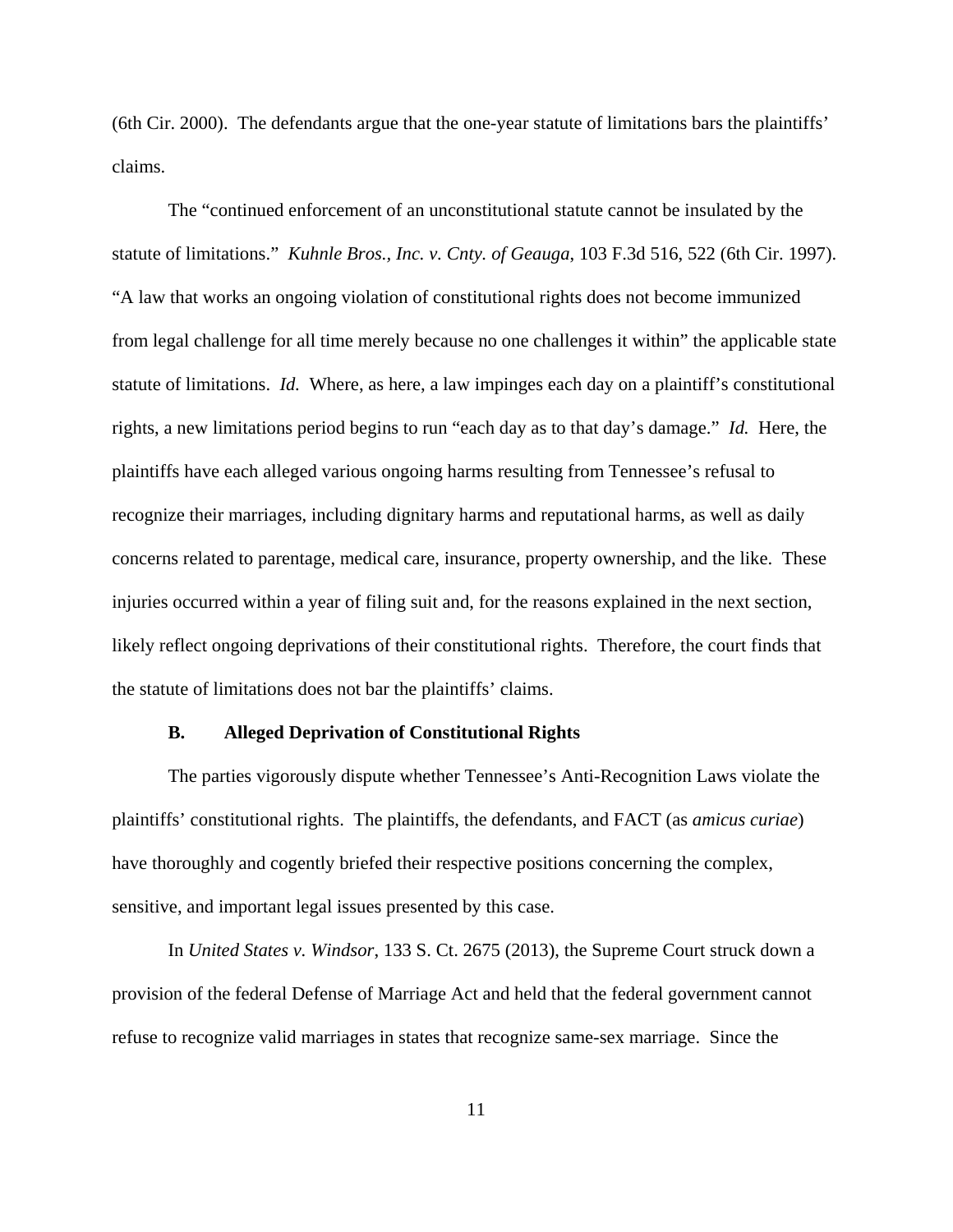Supreme Court issued *Windsor*, numerous federal courts, including courts within the Sixth Circuit, have addressed the impact of *Windsor* on state laws relating to same-sex couples and sexual orientation. These courts have uniformly rejected a narrow reading of *Windsor* – such as that advanced by the defendants here – and have found that *Windsor* protects the rights of samesex couples in various contexts, notwithstanding earlier Supreme Court and circuit court precedent that arguably suggested otherwise.<sup>8</sup> These cases include decisions both inside and outside of this circuit, finding that similar state anti-recognition laws are or likely are unconstitutional (*Bourke*, *Obergefell I* and II, and *De Leon*, ), decisions granting a preliminary injunction under similar circumstances (*De Leon*, *Bostic*), and decisions finding that same-sex marriage bans are unconstitutional in the first place (*De Leon*, *Kitchen*, *Bostic*, and *Lee*).<sup>9</sup> In

<sup>9</sup>Notably, Oregon, Virginia, and Nevada have also declined to defend or have abandoned their defense of same-sex marriage bans in those states, on the basis that the laws are unconstitutional. *See, e.g. Geiger et al. v. Kitzhaber, et al.*, Case No. 6:13-cv-018340-MC (D. Or.), *Geiger* Docket No. 47 at ¶ 28 ("State Defendants will not defend the Oregon ban on samesex marriage in this litigation. Rather, they will take the position in their summary judgment briefing that the ban cannot withstand a federal constitutional challenge under any standard of review."); *Bostic*, 2014 WL 561978, at \*2 ("On January 23, 2014, Defendant Rainey, in conjunction with the Office of the Attorney General, submitted a formal change in position, and relinquished her prior defense of Virginia's Marriage Laws."); *Sevcik et al. v. Sandoval et al.*,

<sup>8</sup> *See generally Obergefell v. Kasich*, 2013 WL 3814262 (S.D. Ohio July 22, 2013) ("*Obergefell I*") (preliminarily enjoining enforcement of Ohio anti-recognition law); *Kitchen v. Herbert*, – F. Supp. 2d – , 2013 WL 6697874 (D. Utah Dec. 20, 2013) (Utah ban on same-sex marriage unconstitutional); *Obergefell v. Wymyslo*, 2013 WL 6726688 (S.D. Ohio Dec. 23, 2013) ("*Obergefell II*") (Ohio anti-recognition law unconstitutional); *Bishop v. United States*, – F. Supp. 2d –, 2014 WL 116013 (N.D. Okla. Jan. 14, 2014) (Oklahoma ban on same-sex marriage unconstitutional); *Bourke v. Beshear*, – F. Supp. 2d – , 2014 WL 556729 (W.D. Ky. Feb. 12, 2014) (finding that Kentucky anti-recognition law was unconstitutional)*; Bostic v. Rainey*, — F. Supp. 2d — , 2014 WL 561978 (E.D. Va. Feb. 13, 2014) (Virginia ban on samesex marriage unconstitutional); *Lee v. Orr*, 2014 WL 683680 (N.D. Ill. Feb. 21, 2014) (Illinois ban on same-sex marriage unconstitutional as applied to a particular county); *De Leon*, 2014 WL 715741 (issuing preliminary injunction barring Texas from enforcing prohibition on recognition of out-of-state same-sex marriages).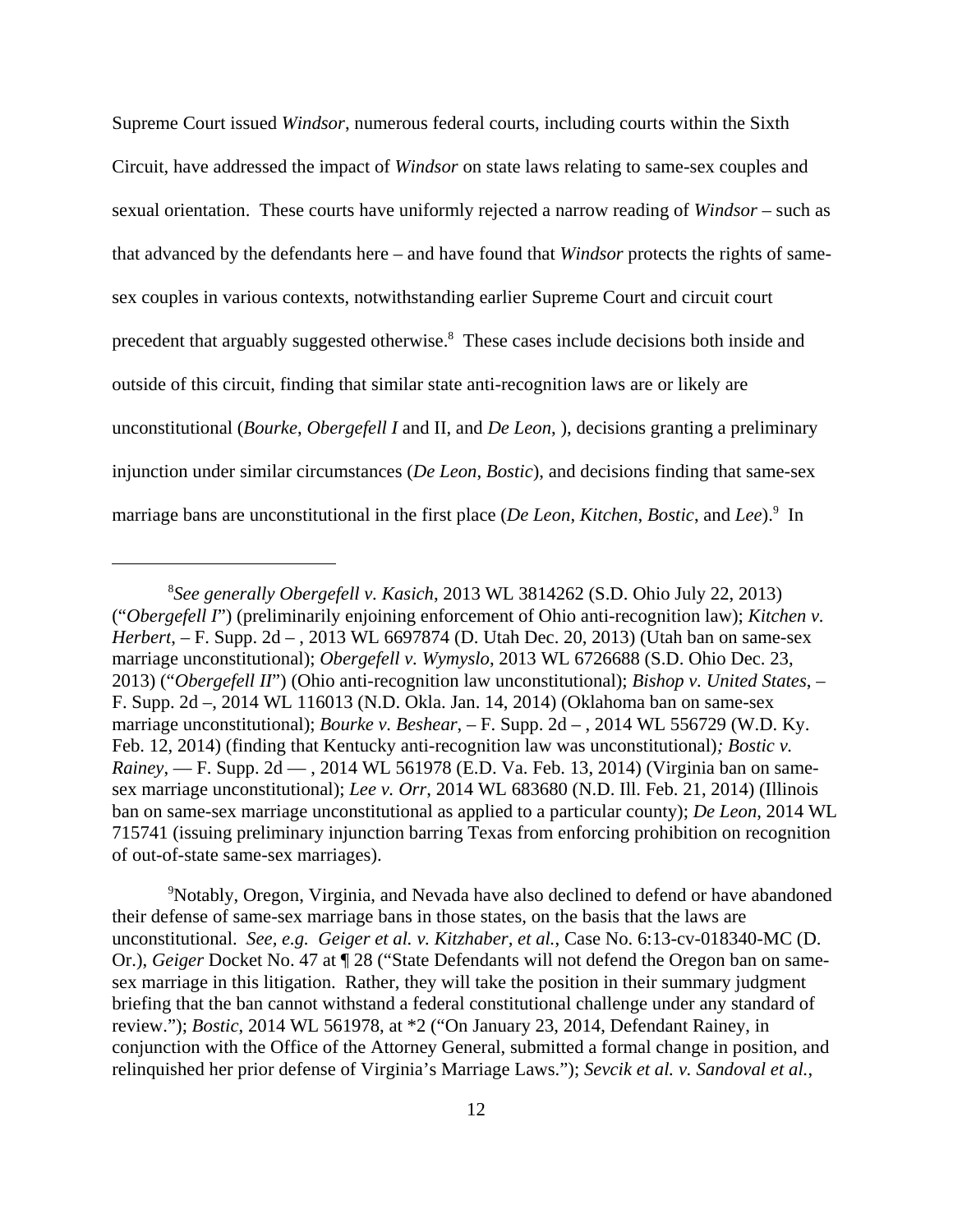these thorough and well-reasoned cases, courts have found that same-sex marriage bans and/or anti-recognition laws are unconstitutional because they violate the Equal Protection Clause and/or the Due Process Clause, even under "rational basis" review, which is the least demanding form of constitutional review.

In light of this rising tide of persuasive post*-Windsor* federal caselaw, it is no leap to conclude that the plaintiffs here are likely to succeed in their challenge to Tennessee's Anti-Recognition Laws. With respect to the plaintiffs' Equal Protection Clause challenge, the defendants offer arguments that other federal courts have already considered and have consistently rejected, such as the argument that notions of federalism permit Tennessee to discriminate against same-sex marriages consummated in other states, that *Windsor* does not bind the states the same way that it binds the federal government, and that Anti-Recognition Laws have a rational basis because they further a state's interest in procreation, which is essentially the only "rational basis" advanced by the defendants here.<sup>10</sup>

In particular, at this stage, the court finds Judge Heyburn's equal protection analysis in *Bourke*, which involved an analogous Kentucky anti-recognition law, to be especially persuasive with respect to the plaintiffs' likelihood of success on the merits of their Equal Protection Clause

No. 12-17668 (9th Cir.) (pending appeal), *Sevcik* Appellate Docket No. 171 (defendants withdrawing their brief in support of appeal, because intervening caselaw indicated that "discrimination against same-sex couples is unconstitutional"). In a recent case, the Ninth Circuit also found that classifications based on sexual orientation require heightened scrutiny. *See SmithKline Beecham Corp. v. Abbot Labs.*, 740 F.3d 471, 483-84 (9th Cir. 2014). Numerous state courts have also found that state bans on same-sex marriage are or likely are unconstitutional. *See, e.g.*, *Garden State Equality v. Dow*, 79 A.3d 1036 (N.J. 2013) (in light of *Windsor*, refusing to stay trial court order requiring New Jersey officials to administer marriage laws equally for same-sex couples).

<sup>10</sup>(*See* Docket No. 35, Defs. Mem., at pp. 14-17.)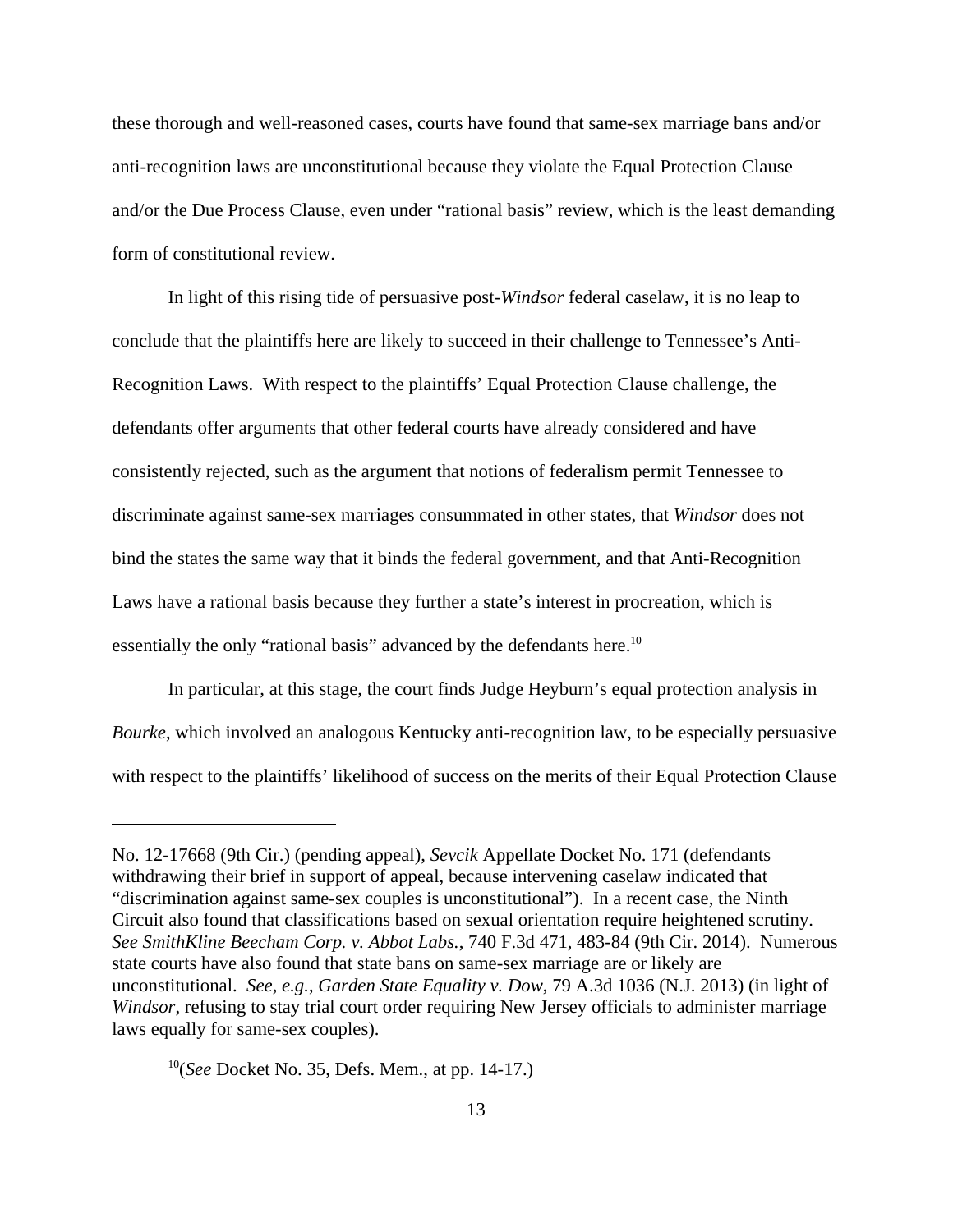challenge in this case. There, the court analyzed the lineage of Supreme Court and Sixth Circuit precedent on the issue of marriage generally and same-sex marriage specifically, the animating principles in *Windsor*, and the relationship between discriminatory state marriage laws and the United States Constitution's guarantees, to which any state law is subordinate. *See* 2014 WL 556729, at \*3-12. Although that court strongly suspected that discrimination based on sexual orientation might warrant heightened scrutiny, it nevertheless subjected the anti-recognition law to a "rational basis" test under the Equal Protection Clause, found that none of the offered justifications satisfied rational basis review, and held that the anti-recognition law was unconstitutional. *Id.* In a final section, the court explained how its decision was consistent with constitutional values and requirements, was respectful of individual faith, was consistent with the public's desire to maintain the sanctity of marriage, fostered equality under the law, protected minority rights, and was the natural result of a long but steady progression in Supreme Court jurisprudence from *Loving v. Virginia* , 388 U.S. 1 (1967) through *Windsor* in 2013. *Id.* at \*9- 12.

The anti-recognition laws at issue here and in other cases are substantially similar and are subject to the same constitutional framework. The defendants have not persuaded the court that Tennessee's Anti-Recognition Laws will likely suffer a different fate than the anti-recognition laws struck down and/or enjoined in *Bourke*, *Obergefell*, and *De Leon*.

Accordingly, the court finds that the plaintiffs are likely to succeed on the merits of their equal protection challenge, even under a "rational basis" standard of review. For this reason, the court need not address at this stage whether sexual orientation discrimination merits a heightened standard of constitutional review or whether the plaintiffs are likely to prevail on their additional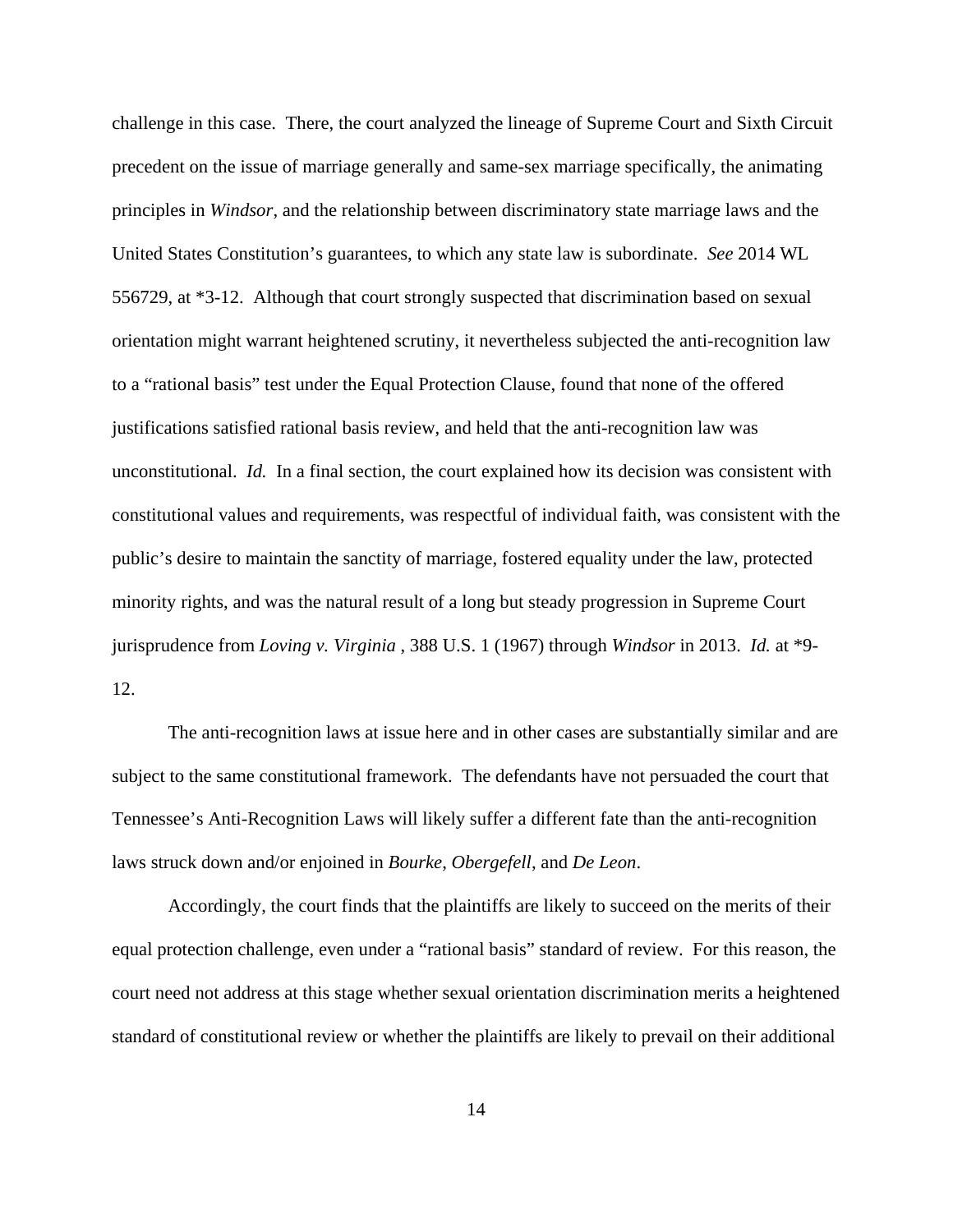due process and right to travel challenges.

#### **II. Remaining Rule 65 Factors**

#### **A. Irreparable Harm**

The loss of a constitutional right, "even for a minimal period[] of time, unquestionably constitutes irreparable injury." *Elrod v. Burns*, 427 U.S. 347, 373 (1976). Thus, "when reviewing a motion for preliminary injunction, if it is found that a constitutional right is being threatened or impaired, a finding of irreparable injury is mandated." *Bonnell v. Lorenzo*, 241 F.3d 800, 809 (6th Cir. 2001).<sup>11</sup> Because the court has found that the plaintiffs are likely to prevail on their claims that the Anti-Recognition Laws are unconstitutional, it axiomatic that the continued enforcement of those laws will cause them to suffer irreparable harm.

Moreover, the evidence shows that the plaintiffs are suffering dignitary and practical harms that cannot be resolved through monetary relief. The state's refusal to recognize the plaintiffs' marriages de-legitimizes their relationships, degrades them in their interactions with the state, causes them to suffer public indignity, and invites public and private discrimination and stigmatization. For example, Sergeant DeKoe, who served nearly a year abroad in defense of the United States, is considered married while on military property in Memphis but unmarried off of

<sup>&</sup>lt;sup>11</sup>This rule has been applied in a variety of constitutional contexts, including equal protection challenges premised on same-sex discrimination. *See Bassett v. Snyder*, 951 F. Supp. 2d 939, (E.D. Mich. 2013) (enjoining Michigan law prohibiting public employers from providing medical and other fringe benefits to any person co-habitating with a public employee unless that person was legally married to the employee, was a legal dependent, or was otherwise ineligible to inherit under the state's intestacy laws); *Obergefell I*, 2013 WL 3814262, at \*6 and \*6 n.1 (collecting cases); *De Leon*, 2014 WL 715741, at \*25; *see also Elrod*, 427 U.S. at 373 (First Amendment)*; Ramirez v. Webb*, 835 F.2d 1153, 1158 (6th Cir. 1987) (Fourth Amendment); *Deerfield v. Med. Ctr. v. City of Deerfield Beach*, 661 F.2d 328, 338 (5th Cir. 1981) (fundamental right to privacy under Fourteenth and/or Ninth Amendment) (cited approvingly in *Bonnell*, 241 F.3d at 809).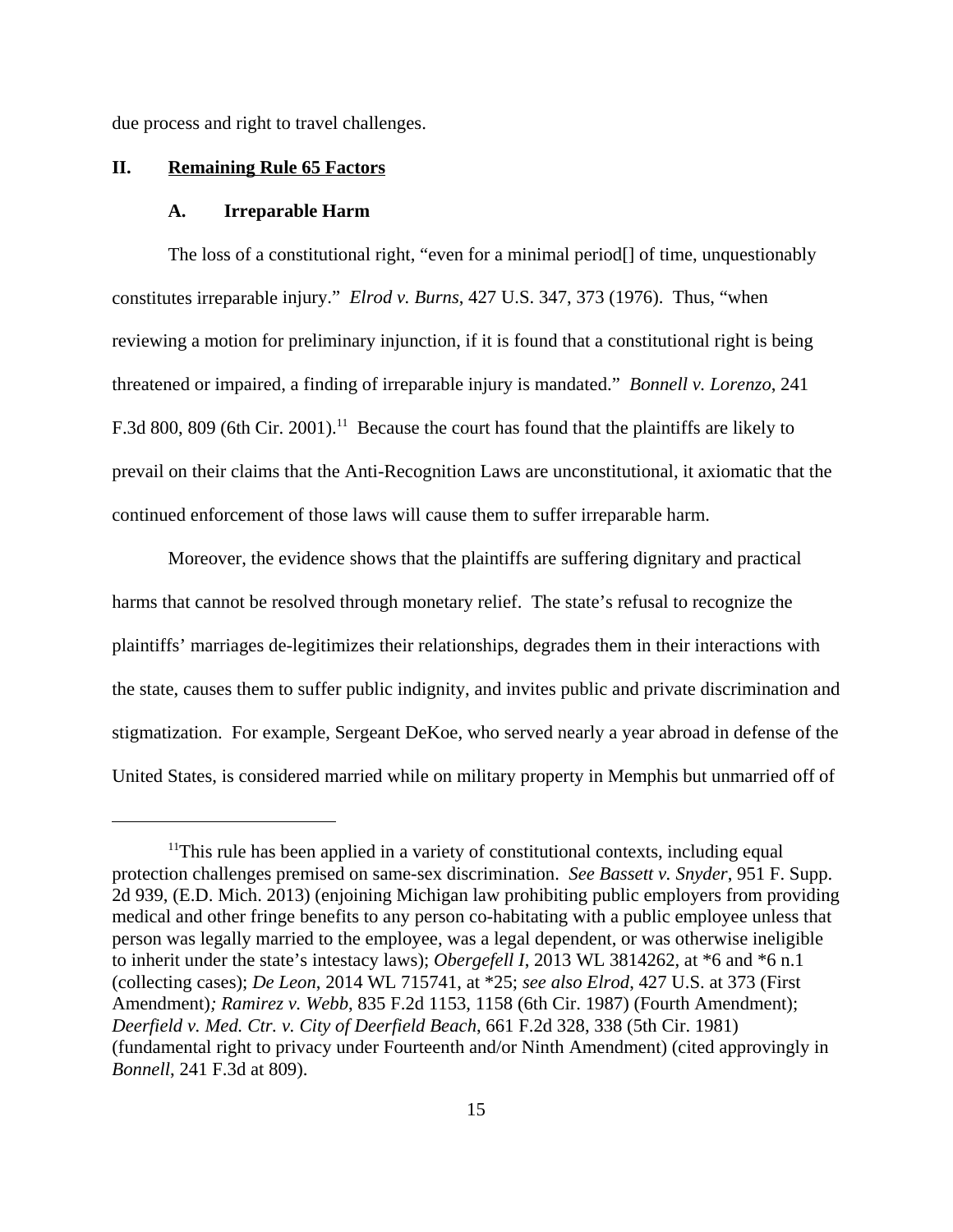it, which he understandably finds painful, demeaning, and diminishing. These are harms against which the Constitution protects. *See Windsor*, 133 S. Ct. at 2695-96.

Also, relative to opposite-sex couples, the plaintiffs are deprived of some state law protections, or at least the certainty that the same rights afforded to heterosexual marriages will be afforded to them. For example, they have no assurance that Tennessee will recognize their ownership of a home as tenants by the entirety, rather than as "strangers" with divisible interests. To the extent that plaintiffs could secure some of these rights by contract, they will be unfairly forced to engage in time-consuming and expensive measures to secure them, and even then only with respect to a subset of marriage rights.

For Dr. Jesty and Dr. Tanco, and for Mr. Espejo and Mr. Mansell, there is also an imminent risk of potential harm to their children during their developing years from the stigmatization and denigration of their family relationship. The circumstances of Dr. Jesty and Dr. Tanco are particularly compelling: their baby is due any day, and any complications or medical emergencies associated with the baby's birth – particularly one incapacitating Dr. Tanco – might require Dr. Jesty to make medical decisions for Dr. Tanco or their child. Furthermore, if Dr. Jesty were to die, it appears that her child would not be entitled to Social Security benefits as a surviving child. Finally, Dr. Tanco reasonably fears that Dr. Jesty will not be permitted to see the baby in the hospital if Dr. Tanco is otherwise unable to give consent.<sup>12</sup>

For all of these reasons, the court finds that the plaintiffs have shown that they will suffer

<sup>&</sup>lt;sup>12</sup>The state has taken the position that the plaintiffs' fears, including those of Dr. Tanco and Dr. Jesty with respect to the upcoming birth of their baby and their rights in their home should one of them die, are "speculative," "conjectural," and "hypothetical." But the court need not wait, for instance, for Dr. Tanco to die in childbirth to conclude that she and her spouse are suffering or will suffer irreparable injury from enforcement of the Anti-Recognition Laws.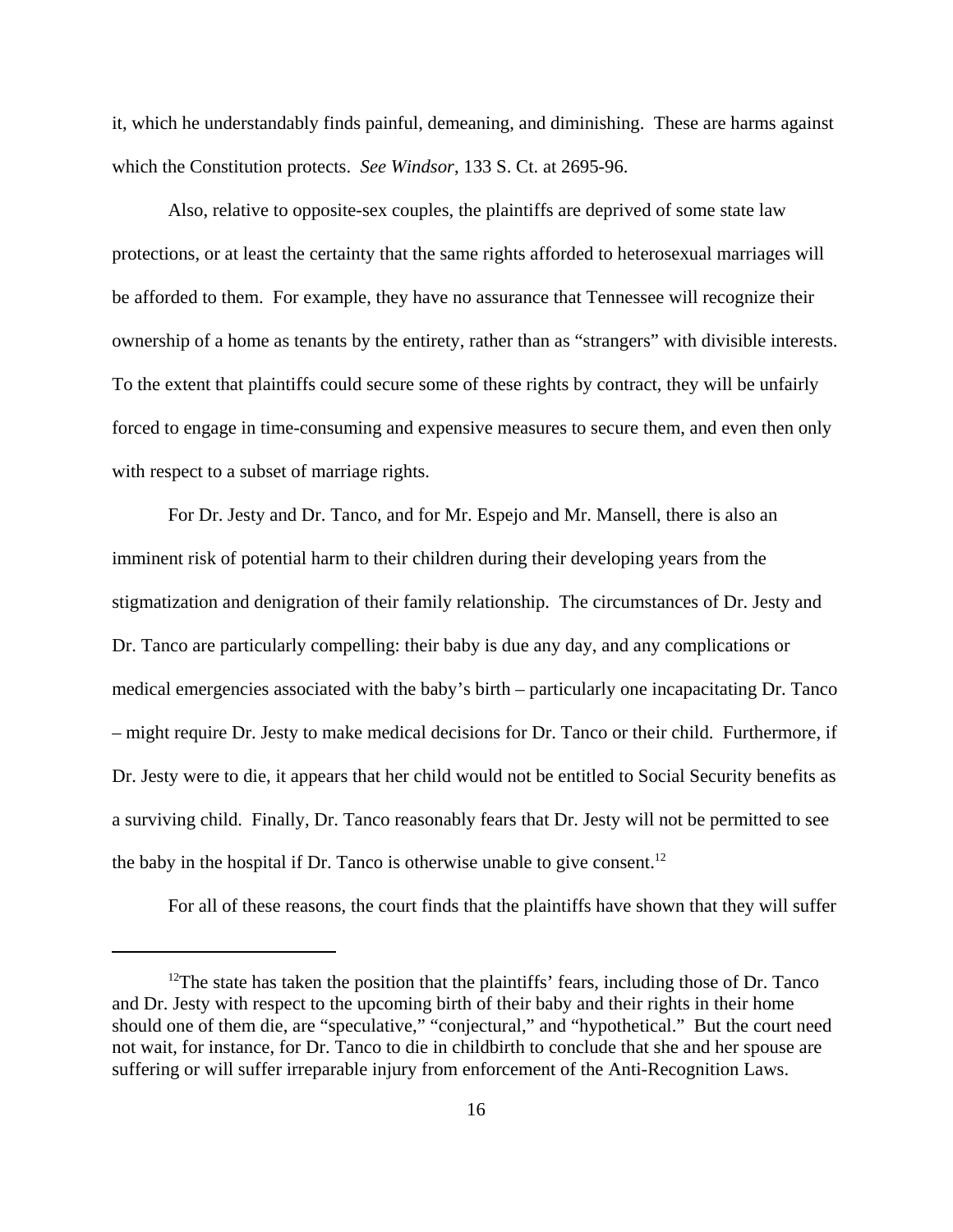irreparable harm from enforcement of the Anti-Recognition Laws. *See Obergefell I*, 2013 WL 3814262, at \*6-7; *De Leon*, 2014 WL 715741, at \*24-25.

#### **B. Balance of the Equities**

"[N]o substantial harm can be shown in the enjoinment of an unconstitutional policy." *Chabad of S. Ohio & Congregation Lubavitch v. City of Cincinnati*, 363 F.3d 427, 436 (6th Cir. 2004); *Deja Vu of Nashville, Inc. v. Metro. Gov't of Nashville & Davidson Cnty.*, *Tenn.*, 274 F.3d 377, 400 (6th Cir. 2001). Here, because the court has found that the Anti-Recognition Laws are likely to be found unconstitutional, the balance of the equities necessarily favors the plaintiffs. Tennessee has no valid interest in enforcing an unconstitutional policy. Furthermore, the administrative burden on Tennessee from preliminarily recognizing the marriages of the three couples in this case would be negligible. Therefore, the court finds that the balance of the equities favors issuance of a preliminary injunction.<sup>13</sup>

 $13$ At least two federal courts have similarly found that, where laws discriminating against same-sex marriages are likely to be found unconstitutional, the balance of the equities unequivocally favors the plaintiffs. As explained in *ObergefelI I*:

No one beyond the plaintiffs themselves will be affected by such a limited order at all. Without an injunction, however, the harm to Plaintiffs is severe. Plaintiffs are not currently accorded the same dignity and recognition as similarly situated opposite-sex couples. Moreover, upon Mr. Arthur's death, Plaintiffs' legally valid marriage will be incorrectly recorded in Ohio as not existing. Balanced against this severe and irreparable harm to Plaintiffs is the truth that there is no evidence in the record that the issuance of a preliminary injunction would cause substantial harm to the public.

<sup>2013</sup> WL 3184262, at \*7; *see also De Leon*, 2014 WL 715741, at \*25-26 (finding that injury to plaintiff outweighed damage to Texas from enjoining enforcement of same-sex marriage ban and anti-recognition law, and stating that "an individual's federal constitutional rights are not submitted to state vote and may not depend on the outcome of state legislation or a state constitution").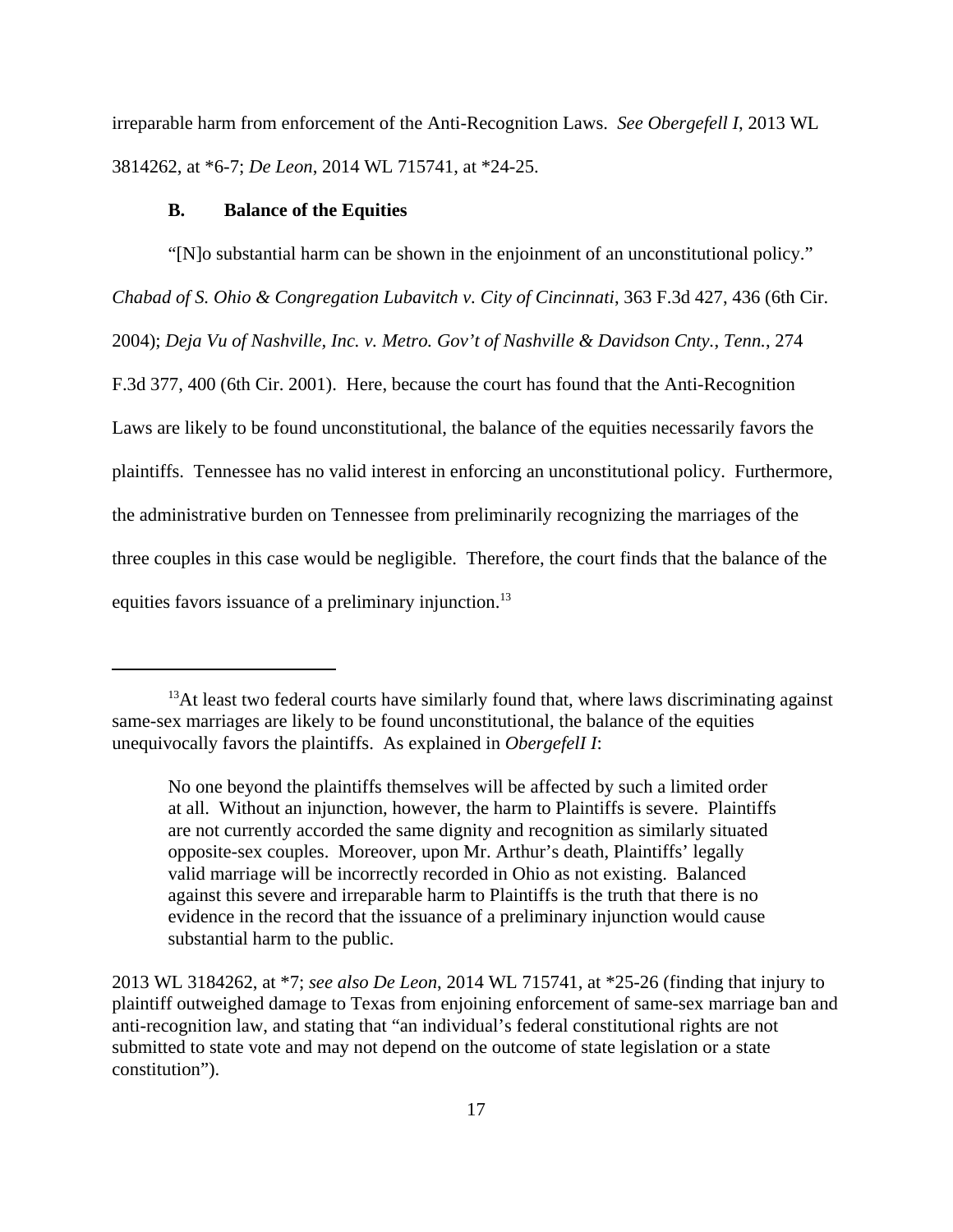# **C. Public Interest**

The defendants argue that granting an injunction would "override by judicial fiat the results of Tennessee's valid democratic process establishing the public policy of this state," "cause harm to Tennessee in the form of an affront to its sovereignty," and "create the impression that Tennessee's public policy is subservient to that of other States." (Defs.' Mem. at pp. 25-26.) As the defendants point out, Tennessee overwhelmingly passed the constitutional amendment at issue with approximately 80% support in 2006.

Although the defendants are correct that issuing an injunction will temporarily stay the enforcement of democratically enacted laws, that is essentially the case with any federal decision that overturns or stays enforcement of a state law that violates the federal Constitution. Ultimately, "[i]t is always in the public interest to prevent the violation of a party's constitutional rights." *G&V Lounge, Inc. v. Mich. Liquor Control Comm'n*, 23 F.3d 1071, 1079 (6th Cir. 1994). Thus, "[t]he public interest is promoted by the robust enforcement of constitutional rights." *Am. Freedom Def. Initiative v. Suburban 15 Mobility for Reg'l Transp.*, 698 F.3d 885, 896 (6th Cir. 2012); *Planned Parenthood Ass'n of Cincinnati, Inc.*, *v. City of Cincinnati*, 822 F.2d 1390, 1400 (6th Cir. 1987) ("[T]he public is certainly interested in the prevention of enforcement of ordinances which may be unconstitutional."); *Chabad*, 363 F.3d at 43 ("[T]he public interest is served by preventing the violation of constitutional rights."); *see also Obergefell I*, 2013 WL 3814262, at \*7; *De Leon*, 2014 WL 715741, at \*26-27. Applying that principle here, the court finds that issuing an injunction would serve the public interest because the Anti-Recognition Laws are likely unconstitutional.

### **III. Summary**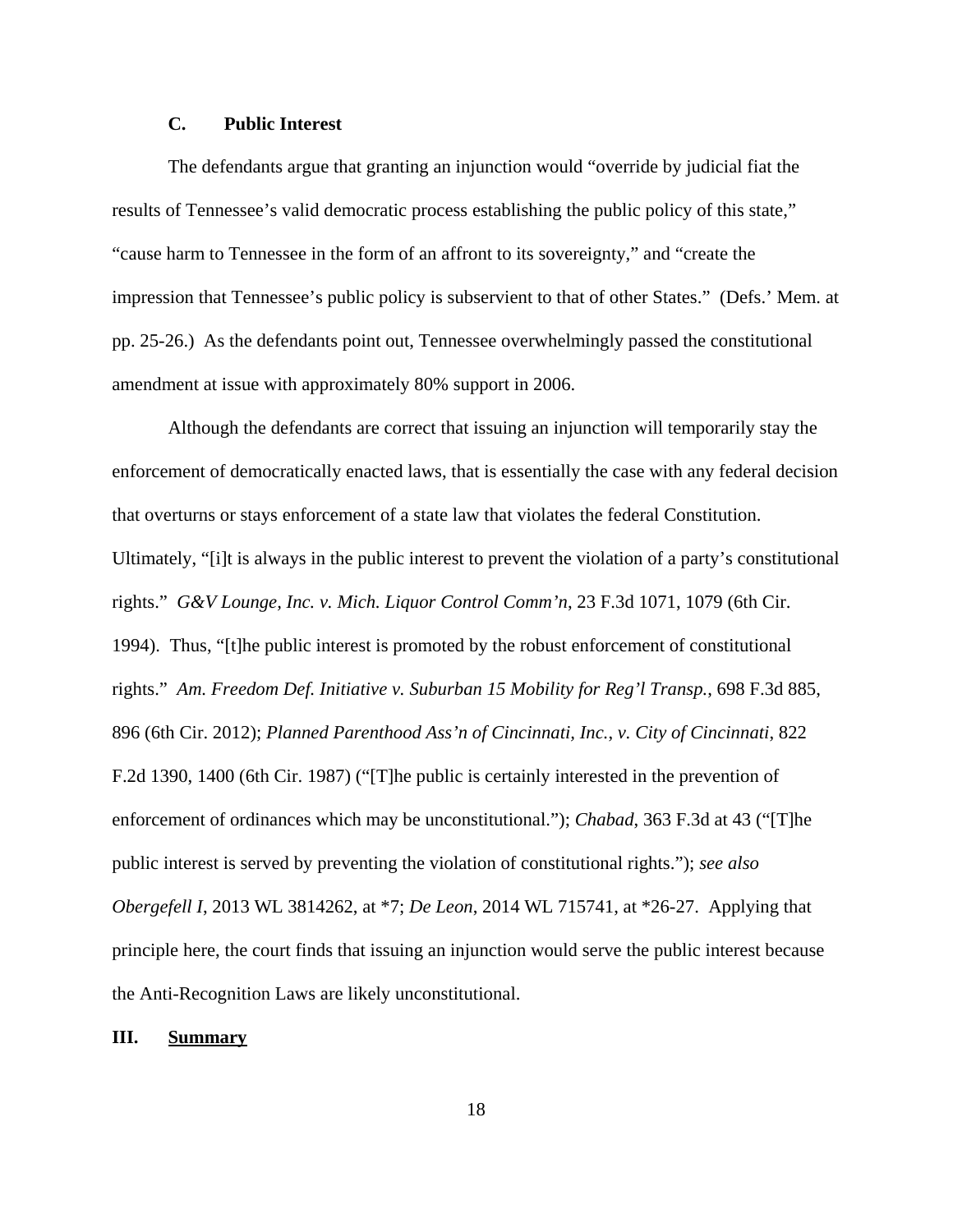In determining whether a preliminary injunction is warranted, the court's obligation is to balance the four Rule 65 factors. Here, all four factors favor the plaintiffs, and little balancing need be done. Therefore, the court will issue a preliminary injunction that bars enforcement of the Anti-Recognition Laws against the plaintiffs. The injunction will remain in force until the court renders judgment on the merits of the plaintiffs' claims at a later stage in this case. Again, the court emphasizes the narrow nature of its holding today: the court's order temporarily enjoins enforcement of the Anti-Recognition Laws only as to the six plaintiffs in this case. The court is not directly holding that Tennessee's Anti-Recognition Laws are necessarily unconstitutional or that Tennessee's ban on the consummation of same-sex marriages within Tennessee is unconstitutional.

At some point in the future, likely with the benefit of additional precedent from circuit courts and, perhaps, the Supreme Court, the court will be asked to make a final ruling on the plaintiffs' claims. At this point, all signs indicate that, in the eyes of the United States Constitution, the plaintiffs' marriages will be placed on an equal footing with those of heterosexual couples and that proscriptions against same-sex marriage will soon become a footnote in the annals of American history.

## **CONCLUSION**

For the reasons stated herein, the plaintiffs' Motion for Preliminary Injunction will be granted, and the court will issue an injunction against the defendants, prohibiting them from enforcing the Anti-Recognition Laws against the six plaintiffs in this case.

An appropriate order will enter.

 $\mu_{\ell\ell\ell'}$ ALETA A. TRAUGER